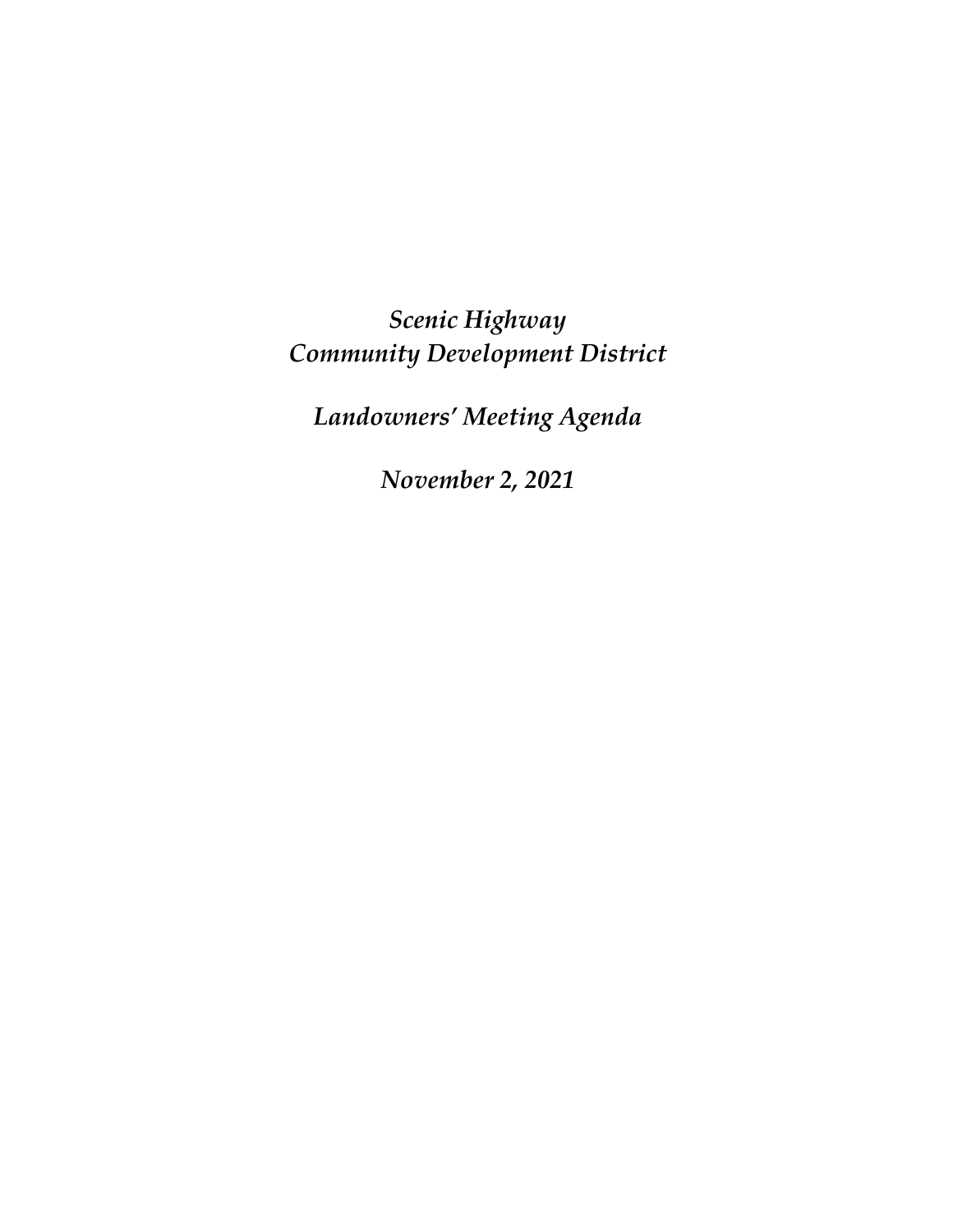# *Scenic Highway Community Development District*

**219 East Livingston Street, Orlando, Florida 32801 Phone: 407-841-5524 – Fax: 407-839-1526**

October 26, 2021

**Board of Supervisors Scenic Highway Community Development District** 

Dear Board Members:

The Landowners' Meeting and Election of the Board of Supervisors of the **Scenic Highway Community Development District** will be held **Tuesday, November 2, 2021** at **3:00 PM** at 346 E. Central Ave., Winter Haven, FL 33880.

Following is the advance agenda for the meeting:

## **Landowners' Meeting**

- 1. Determination of Number of Voting Units Represented
- 2. Call to Order
- 3. Election of Chairman for the Purpose of Conducting the Landowners' Meeting
- 4. Nominations for the Position of Supervisor
- 5. Casting of Ballots
- 6. Ballot Tabulation
- 7. Landowners' Questions and Comments
- 8. Adjournment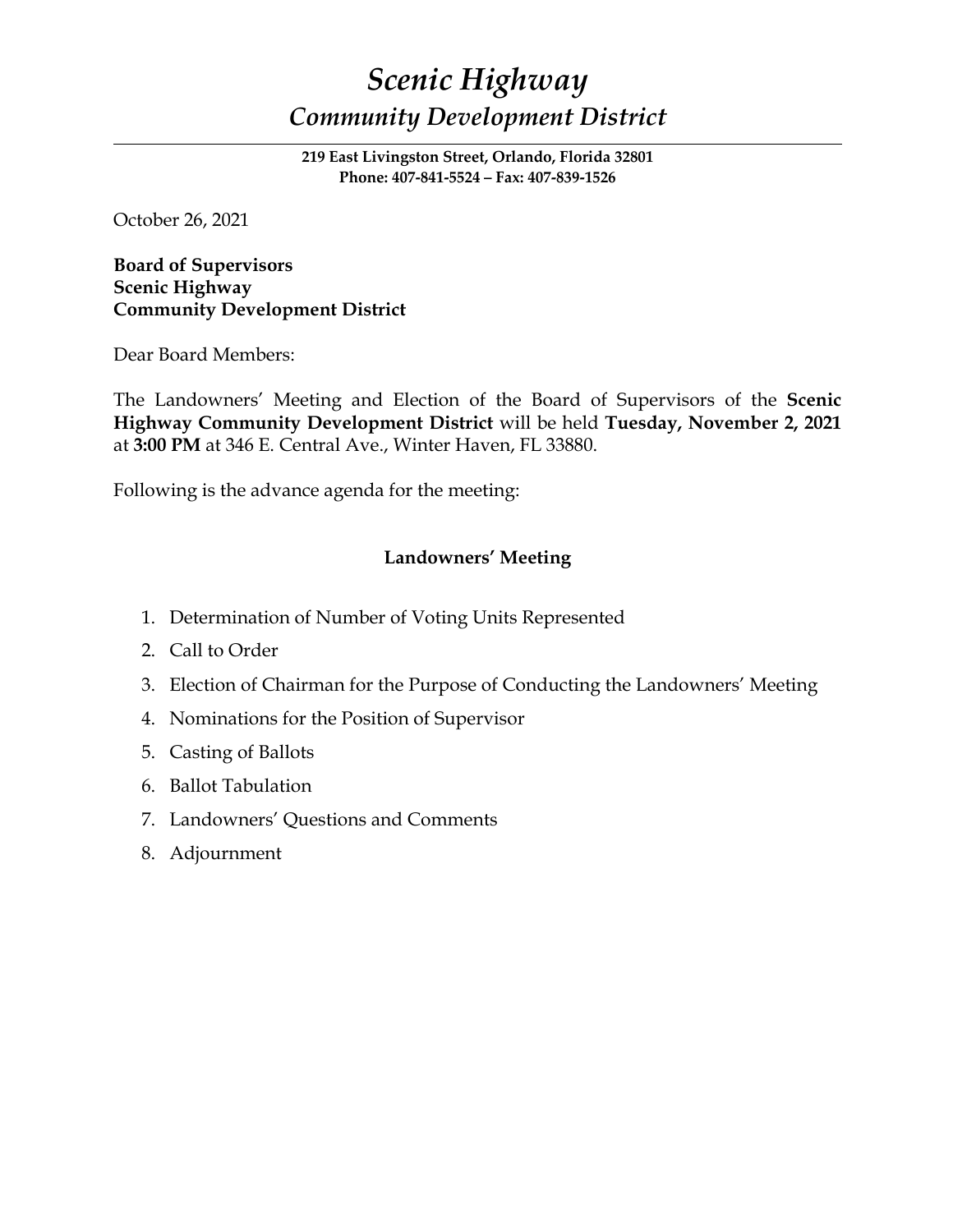#### **INSTRUCTIONS RELATING TO LANDOWNERS' MEETING OF SCENIC HIGHWAY COMMUNITY DEVELOPMENT DISTRICT FOR THE ELECTION OF SUPERVISORS**

### DATE OF LANDOWNERS' MEETING: **November 2, 2021**

TIME: **3:00 PM**

LOCATION: **346 E. Central Ave.**

**Winter Haven, FL 33880**

Pursuant to Chapter 190, *Florida Statutes*, and after a Community Development District **("District")** has been established and the landowners have held their initial election, there shall be a subsequent landowners' meeting for the purpose of electing members of the Board of Supervisors **("Board")** every two years until the District qualifies to have its board members elected by the qualified electors of the District. The following instructions on how all landowners may participate in the election are intended to comply with Section 190.006(2)(b), *Florida Statutes*.

A landowner may vote in person at the landowners' meeting, or the landowner may nominate a proxy holder to vote at the meeting in place of the landowner. Whether in person or by proxy, each landowner shall be entitled to cast one vote per acre of land owned by him or her and located within the District, for each position on the Board that is open for election for the upcoming term. A fraction of an acre shall be treated as one (1) acre, entitling the landowner to one vote with respect thereto. For purposes of determining voting interests, platted lots shall be counted individually and rounded up to the nearest whole acre. Moreover, please note that a particular parcel of real property is entitled to only one vote for each eligible acre of land or fraction thereof; therefore, two or more people who own real property in common, that is one acre or less, are together entitled to only one vote for that real property**.**

At the landowners' meeting, the first step is to elect a chair for the meeting, who may be any person present at the meeting. The landowners shall also elect a secretary for the meeting who may be any person present at the meeting. The secretary shall be responsible for the minutes of the meeting. The chair shall conduct the nominations and the voting. If the chair is a landowner or proxy holder of a landowner, he or she may nominate candidates and make and second motions. Candidates must be nominated and then shall be elected by a vote of the landowners. Nominees may be elected only to a position on the Board that is open for election for the upcoming term.

This year, three (3) seats on the Board will be up for election by landowners. The two candidates receiving the highest number of votes shall be elected for a term of four (4) years. The candidate receiving the next highest number of votes shall be elected for a term of two (2) years. The term of office for each successful candidate shall commence upon election.

A proxy is available upon request. To be valid, each proxy must be signed by one of the legal owners of the property for which the vote is cast and must contain the typed or printed name of the individual who signed the proxy; the street address, legal description of the property or tax parcel identification number; and the number of authorized votes. If the proxy authorizes more than one vote, each property must be listed and the number of acres of each property must be included. The signature on a proxy does not need to be notarized.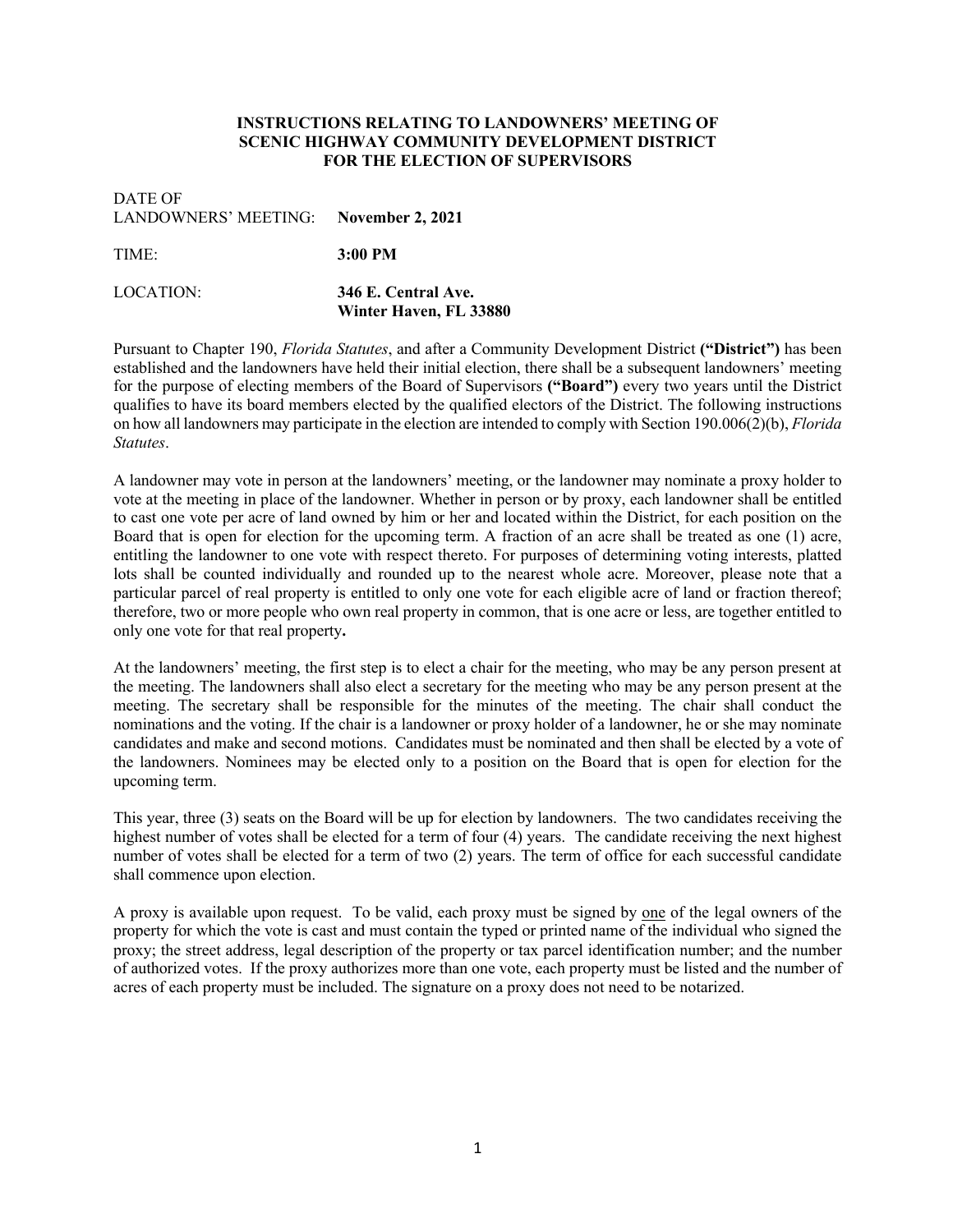#### **LANDOWNER PROXY SCENIC HIGHWAY COMMUNITY DEVELOPMENT DISTRICT CITY OF HAINES CITY, POLK COUNTY, FLORIDA LANDOWNERS' MEETING – November 2, 2021**

KNOW ALL MEN BY THESE PRESENTS, that the undersigned, the fee simple owner of the lands described herein, hereby constitutes and appoints **and appoints ("Proxy Holder")** for and on behalf of the undersigned, to vote as proxy at the meeting of the landowners of the Scenic Highway Community Development District to be held at **on November 2, 2021 at 3:00 p.m.** and at any adjournments thereof, according to the number of acres of unplatted land and/or platted lots owned by the undersigned landowner that the undersigned would be entitled to vote if then personally present, upon any question, proposition, or resolution or any other matter or thing that may be considered at said meeting including, but not limited to, the election of members of the Board of Supervisors. Said Proxy Holder may vote in accordance with his or her discretion on all matters not known or determined at the time of solicitation of this proxy, which may legally be considered at said meeting. 346 E. Central Ave., Winter Haven, FL 33880

Any proxy heretofore given by the undersigned for said meeting is hereby revoked. This proxy is to continue in full force and effect from the date hereof until the conclusion of the landowners' meeting and any adjournment or adjournments thereof, but may be revoked at any time by written notice of such revocation presented at the landowners' meeting prior to the Proxy Holder's exercising the voting rights conferred herein.

| Printed Name of Legal Owner |                |                         |
|-----------------------------|----------------|-------------------------|
| Signature of Legal Owner    | Date           |                         |
| <b>Parcel Description</b>   | <b>Acreage</b> | <b>Authorized Votes</b> |
|                             |                |                         |
|                             |                |                         |
|                             |                |                         |

[Insert above the street address of each parcel, the legal description of each parcel, or the tax identification number of each parcel. If more space is needed, identification of parcels owned may be incorporated by reference to an attachment hereto.]

#### **Total Number of Authorized Votes: \_\_\_\_\_\_\_**

NOTES: Pursuant to Section 190.006(2)(b), *Florida Statutes* (2018), a fraction of an acre is treated as one (1) acre entitling the landowner to one vote with respect thereto. Moreover, two (2) or more persons who own real property in common that is one acre or less are together entitled to only one vote for that real property.

If the fee simple landowner is not an individual, and is instead a corporation, limited liability company, limited partnership or other entity, evidence that the individual signing on behalf of the entity has the authority to do so should be attached hereto (e.g., bylaws, corporate resolution, etc.).